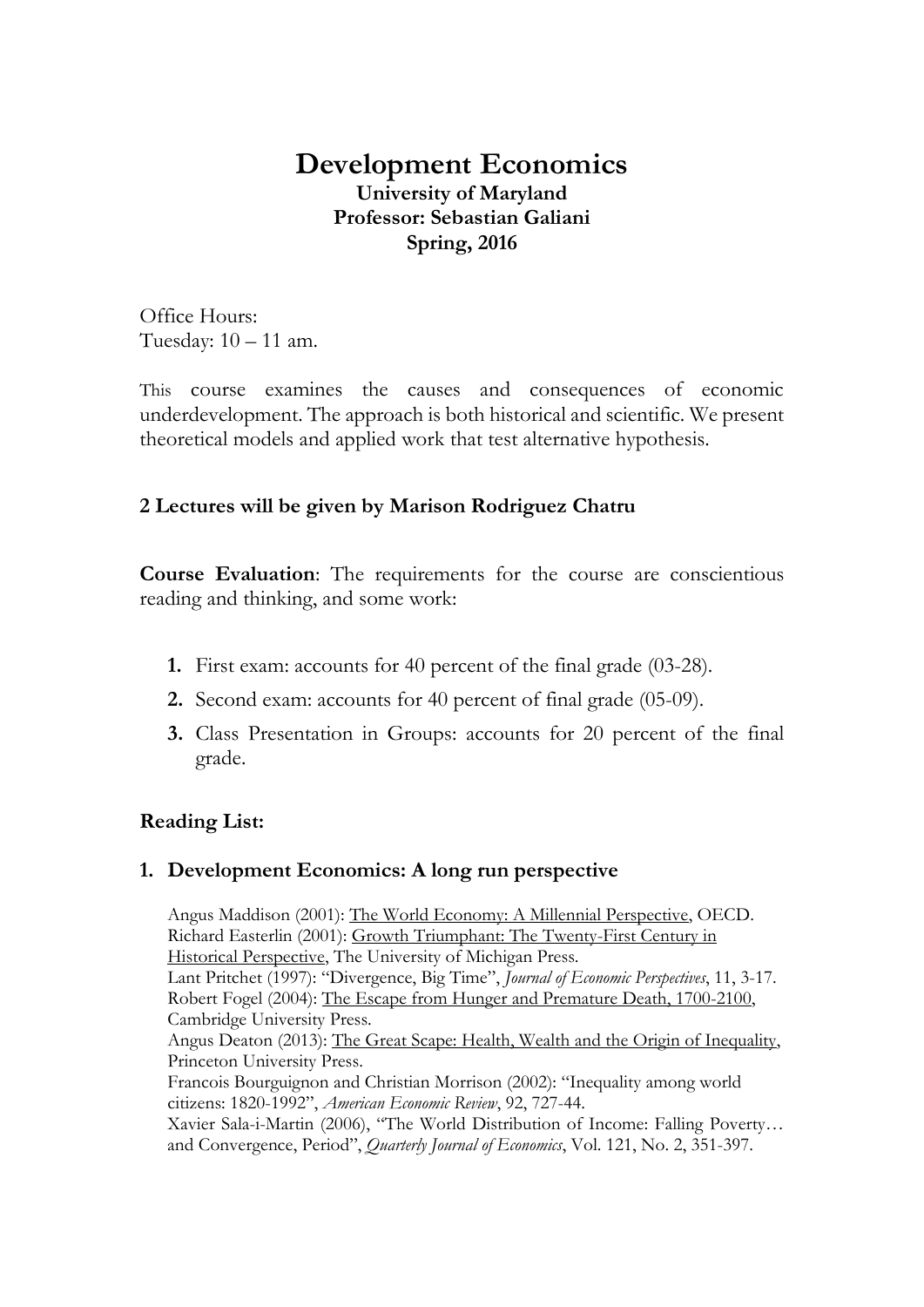## **2. Economic Growth**

Charles Jones and Dietrich Vollrath (2013): Introduction to Economic Growth, Norton.

David Weil (2009): Economic Growth, Addison Wesley.

Elhanan Helpman (2004): The Mystery of Economic Growth, Harvard University Press.

Joel Mokyr (1990): The Level of Riches: Technological Creativity and Economic Progress, Oxford University Press.

Massimo Livi-Bacci (2007): A Concise History of World Population, Blackwell Publishing.

## **3. Mastering Econometrics**

Joshua Angrist and Jorn-Steffen Pischke (2014): Mastering Metrics, Princeton University Press.

### **4. The Rise of Europe**

Douglass North and Robert Thomas (1973): The Rise of the Western World: A New Economic History, Cambridge University Press.

Nathan Rosemberg and L.E. Birdzell, Jr. (1986): How the West Grew Rich: The Economic Transformation of the Industrial World, Basic Books.

Daron Acemoglu, Simon Johnson and James Robinson (2005): "Rise of Europe: Atlantic Trade, Institutional Change and Economic Growth", *American Economic Review,* 95 (3), 546-579.

Douglass North and Barry Weingast (1989): "Constitutions and Commitment: Evolution of the Institutions Governing Public Choice in Seventeenth Century England", *Journal of Economic History*, 49, 803-832.

Steven Pincus and James Robinson (2014): "What Really Happened during the Glorious Revolution?", in S. Galiani and I. Sened (eds), Institutions, Property Rights, and Economic Growth: The Legacy of Douglass North, Cambridge University Press. Eric Jones (2003): The European Miracle: Environments, Economics and Geopolitics in the History of Europe and Asia, Cambridge University Press. Jack Goldstone (2008): Why Europe? The Rise of the West in World History, 1500- 1850, McGraw-Hill.

### **5. Institutions**

Douglass C. North (1990): Institutions, institutional change and economic performance, Cambridge University Press.

Daron Acemoglu, Simon Johnson and James Robinson (2005): "Institutions as a Fundamental Cause of Long-Run Growth", in P. Aghion and S. Durlauf (eds.), Handbook of Economic Growth, North-Holland.

Daron Acemoglu, Simon Johnson and James Robinson (2001): "The Colonial Origins of Comparative Development: An Empirical Investigation", *American Economic Review, 91*, 1369–401.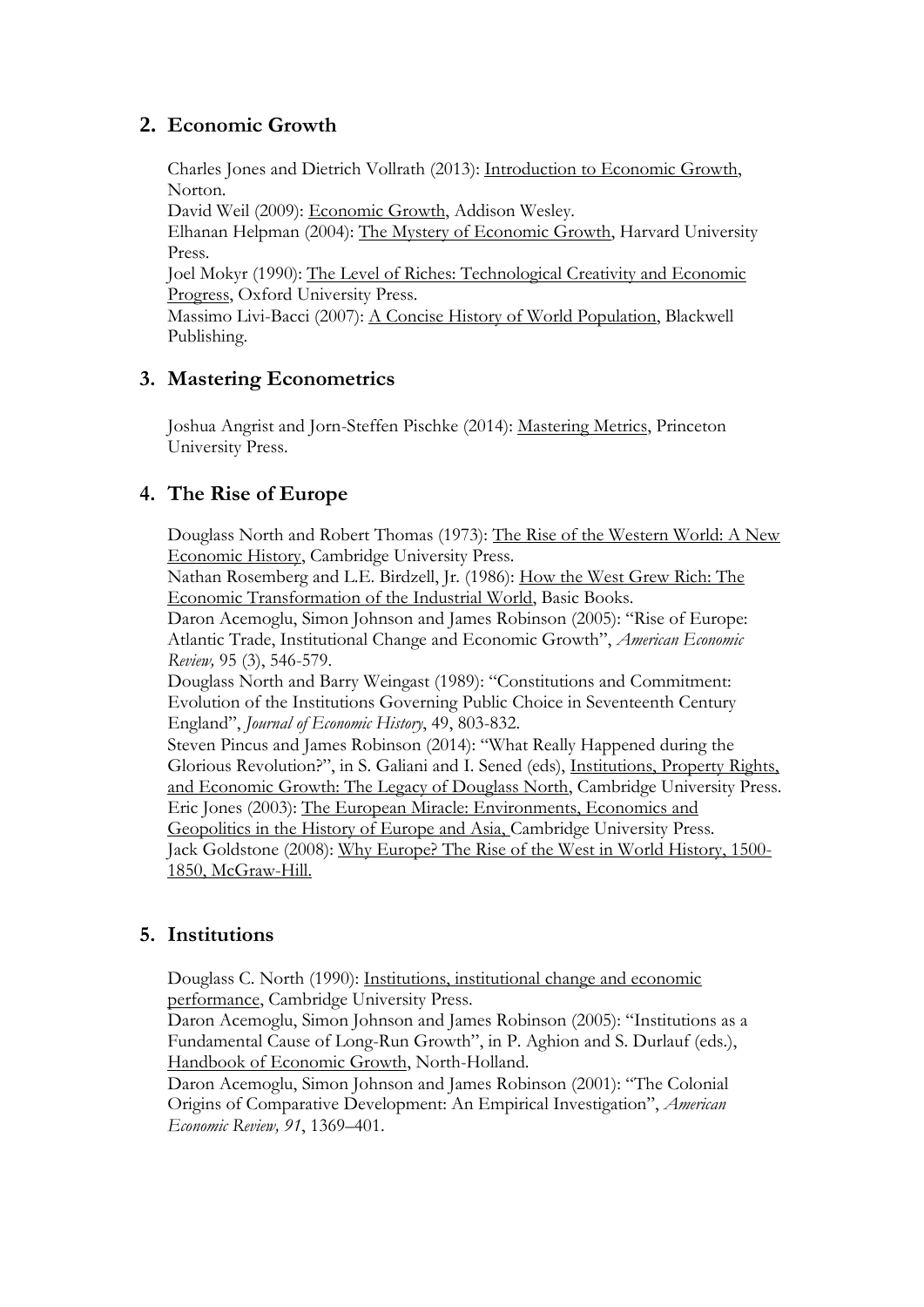Daron Acemoglu and Simon Johnson and James Robinson (2002): "Reversal of Fortune: Geography and Institutions in the Making of the Modern World Income Distribution", *Quarterly Journal of Economics,* 118, 1231-94.

Douglass North (1993): "Institutions and Credible Commitment", *Journal of Institutional and Theoretical Economics*, 149, 11-23.

Sebastian Galiani, Gustavo Torrens and Lucia Yanguas (2014): "The political Coase theorem: Experimental evidence", *Journal of Economic Behavior and Organization*, 2014, Volume 103, pages 17-38.

Avner Greif (1994): "Cultural Beliefs and the Organization of Society: A Historical and Theoretical Reflection on Collectivist and Individual Societies", *Journal of Political Economy*, 112, 912-950.

Avner Greif, Paul Milgron and Barry Weingast (1994): "Coordination, Commitment, and Enforcement: The case of the Merchant Guild", *Journal of Political Economy*, 102, 745-776.

Avner Greif (1992): "Institutions and Trade: Lessons from the Commercial Revolution", *American Economic Review, 82, 128-133.* 

Avner Greif (1993): "Contract Enforceability and Economic Institutions in Early Trade: The Maghribi Trader's Coalition", *American Economic Review,* 83, 525-548. Oliver Williamson (1998): The Economic Institutions of Capitalism, Free Press.

## **6. The State**

Joseph Strayer (1973): On the Medieval Origins of the Modern State, Princeton University Press.

Douglass North, John Wallis and Barry Weingast (2009): Violence and Social Orders, Cambridge University Press.

Robert Bates (2001): Prosperity and Violence: The Political Economy of Development, Norton.

### **7. Economic Policy**

Avinash Dixit (1998): The Making of Economic Policy: A Transaction-Cost Politics Perspective, MIT Press.

### **8. Africa**

Nicolas van de Walle (2001): African Economies and the Politics of Permanent Crisis, Cambridge University Press.

Emmanuel Akyeampong, Robert Bates, Nathan Nunn and James Robinson (eds.) (2014): Africa's Development in Historical Perspective, Cambridge University Press. Robert Bates (2005): Markets and States in Tropical Africa, University of California Press.

Robert Bates (2008): When Things Fell Apart: State Failure in Late-Century Africa, Cambridge University Press.

Daron Acemoglu, Simon Johnson and James Robinson (2003): "An African Success Story: Botswana", in Dani Rodrik (ed.), In Search of Prosperity, Princeton University Press.

Steven Radelet (2011): Emerging Africa: How 17 States are leading the Way, Center for Global Development.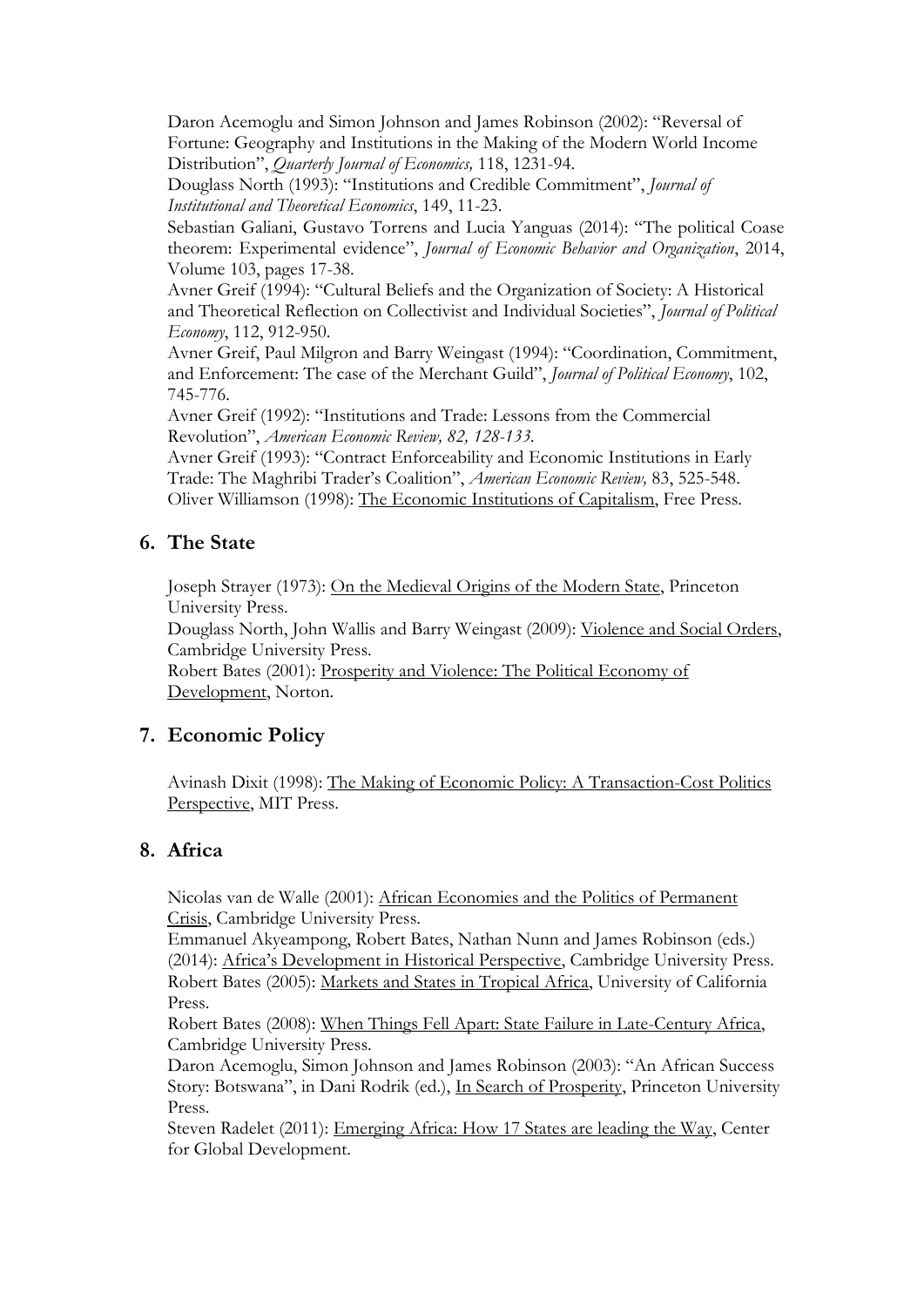### **9. China**

Yingyi Qian (2003): "How Reform Worked in China", in Dani Rodrik (ed.), In Search of Prosperity, Princeton University Press. Yasheng Huang (2008): Capitalism with Chinese Characteristics: Entrepreneurship and the State, Cambridge University Press. Barry Naughton (2007): The Chinese Economy: Transitions and Growth, MIT Press.

### **10. Democracy**

Daron Acemoglu and James Robinson (2006): Economic Origins of Dictatorship and Democracy, Cambridge University Press.

#### **11. International Trade**

Debraj Ray (1998): Development Economics, Princeton University Press. Chapters 16, 17 and 18.

K. O'Rourke and J. Williamson (2000): Globalization and History: The Evolution of a 19<sup>th</sup> Century Atlantic Economy, MIT Press.

Paul Krugman (1997): Geography, Development and Economic Theory, MIT Press. Ann Harrison and Andres Rodriguez-Clare (2009): "Trade, Foreign Investment, and Industrial Policy for Developing Countries", in Dani Rodrik and Mark Rosenzweig (eds.), Handbook of Development Economics, Volume 5, North-Holland.

### **12.Comparative Advantage and Development**

Kenneth Sokoloff and Stanley Engerman (2003): "Institutions, Factor Endowments and Paths of Development in the New World", *Journal of Economic Perspectives, 14, 217- 232.* 

Sebastian Galiani, Daniel Heymann, Carlos Dabus and Fernando Thome (2008): "On the emergence of public education in Land rich economies", *Journal of Development Economics, 86, 434-446.* 

Sebastian Galiani, Norman Schofield and Gustavo Torrens (2010): "Factor endowments, democracy and trade policy divergence", *Journal of Public Economic Theory*, Volume 16, pages 119-156.

Sebastian Galiani and Gustavo Torrens (2011): "Autocracy, Democracy and Trade Policy", *Journal of International Economics*, Volume 93, pages 173-193.

### **13.Coordination Failures**

Debraj Ray (1998): Development Economics, Princeton University Press. Chapter 5. Albert Hirschman (1958): The Strategy of Economic Development, Yale University Press.

### **14.Argentina**

Carlos Diaz Alejandro (1970): Essays on the economic history of the Argentine Republic, Yale University Press.

Richard Mallon and Juan Sourrouille (1975): Economic Policymaking in a Conflict Society: The Argentine Case, Harvard University Press.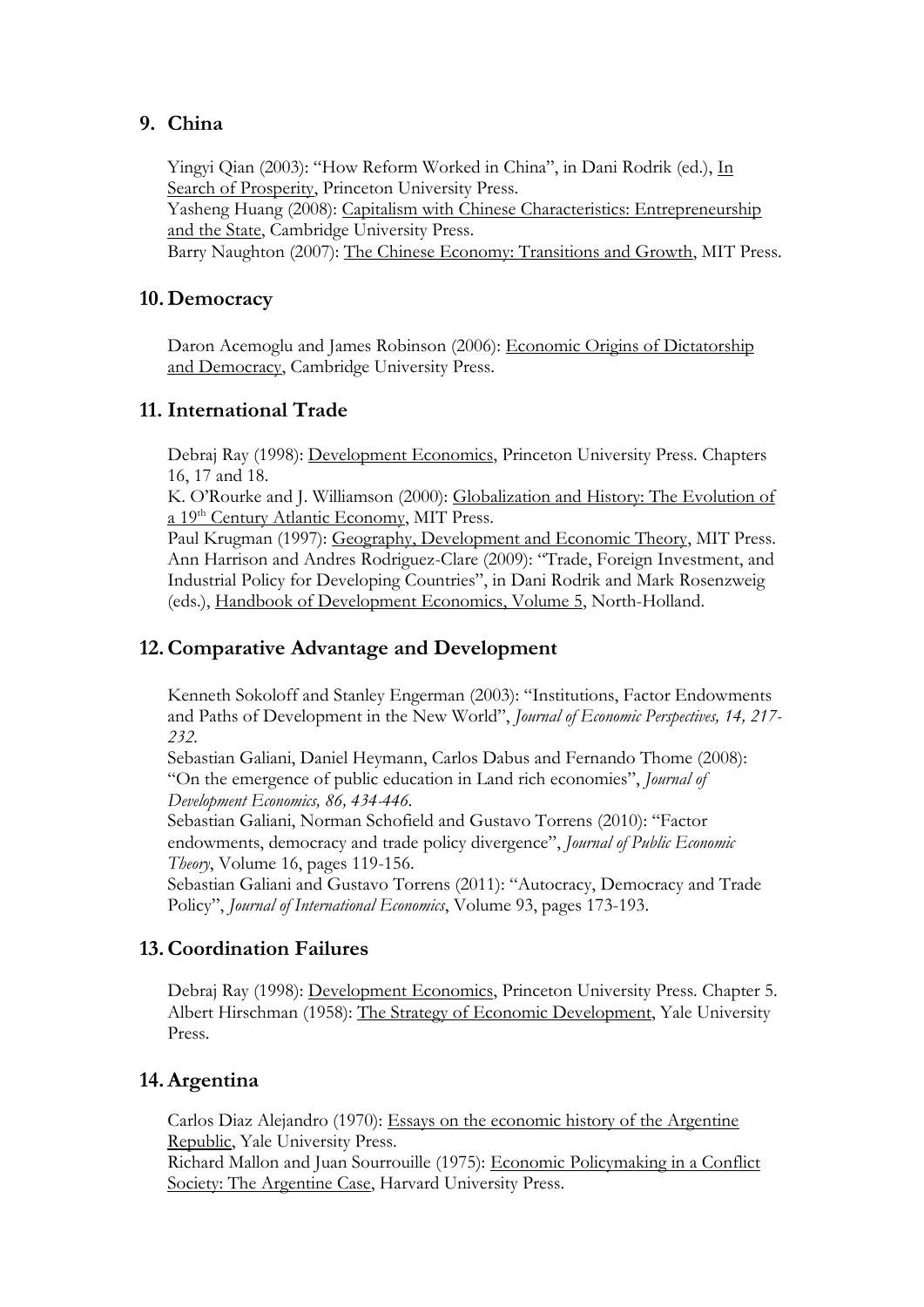Sebastian Galiani and Paulo Somaini (2009): "The Labyrinth of Solitude: Import Substitution and Path Dependence", Mimeo. Irene Brambilla, Sebastian Galiani and Guido Porto (2009): "50 Years of Solitude: Argentina Trade Policies in the XX Century", Mimeo.

#### **15. Macroeconomics in Emerging Markets**

Peter Montiel (2011): Macroeconomics in Emerging Markets, Cambridge University Press.

#### **16. Economic Inequality and Poverty**

Debraj Ray (1998): Development Economics, Princeton University Press. Chapters 6, 7 and 8.

Abhijit Banerjee, Roland Benabou and Dilip Mookerjee (2006): Understanding Poverty, Oxford University Press.

Banerjee, A. and E. Duflo (2007): "The Economic Lives of the Poor", *Journal of Economic Perspectives*, 21, 141-167.

Abihijit Banerjee and Esther Duflo (2011): Poor Economics: A Radical Rethinking of the way to fight Global Poverty, Public Affairs.

#### **17.Corruption**

Raymond Fisman (2001): "Estimating the Value of Political Connections", *American Economic Review*, 91, 1095-1102.

J. McMillan and P. Zoido (2004): "How to Subvert Democracy: Montesinos in Peru", *Journal of Economic Perspectives*.

Marianne Bertrand, Simeon Djankov, Rema Hanna and Sendhil Mullainathan (2007): "Obtaining a Driver's License in India: An Experimental Approach to Study Corruption", *Quarterly Journal of Economics*.

Finan, F. y C. Ferraz (2008): "Exposing Corrupt Politicians: The Effects of Brazil's Publicly Released Audits on Electoral Outcomes", *Quarterly Journal of Economics*.

Ben Olken (2007): "Monitoring Corruption: Evidence from a Field Experiment in Indonesia", *Journal of Political Economy*, 115, 200-249.

Di Tella, R. y E. Schargrodsky (2003): "The Role of Wages and Auditing during a Crackdown on Corruption in the City of Buenos Aires", *Journal of Law and Economics.*

#### **18.Credit and Insurance Markets**

Debraj Ray (1998): Development Economics, Princeton University Press. Chapters 14 and 15.

World Development Report (2006): Equity and Development. Chapter 5. Abhijit Banerjee and Esther Duflo (2005): "Growth Theory through the Lens of Development Economics", in P. Aghion and S. Durlauf (eds.), Handbook of Economic Growth, North-Holland.

Dean Karlan and Jonathan Morduch (2009): "Access to Finance", in Dani Rodrik and Mark Rosenzweig (eds.), Handbook of Development Economics, Volume 5, North-Holland.

Jonathan Morduch (1999): "The Microfinance Promise", *[Journal of Economic Literature](http://links.jstor.org/sici?sici=0022-0515%28199912%2937%3A4%3C1569%3ATMP%3E2.0.CO%3B2-F)*, 37, 1569-1614.